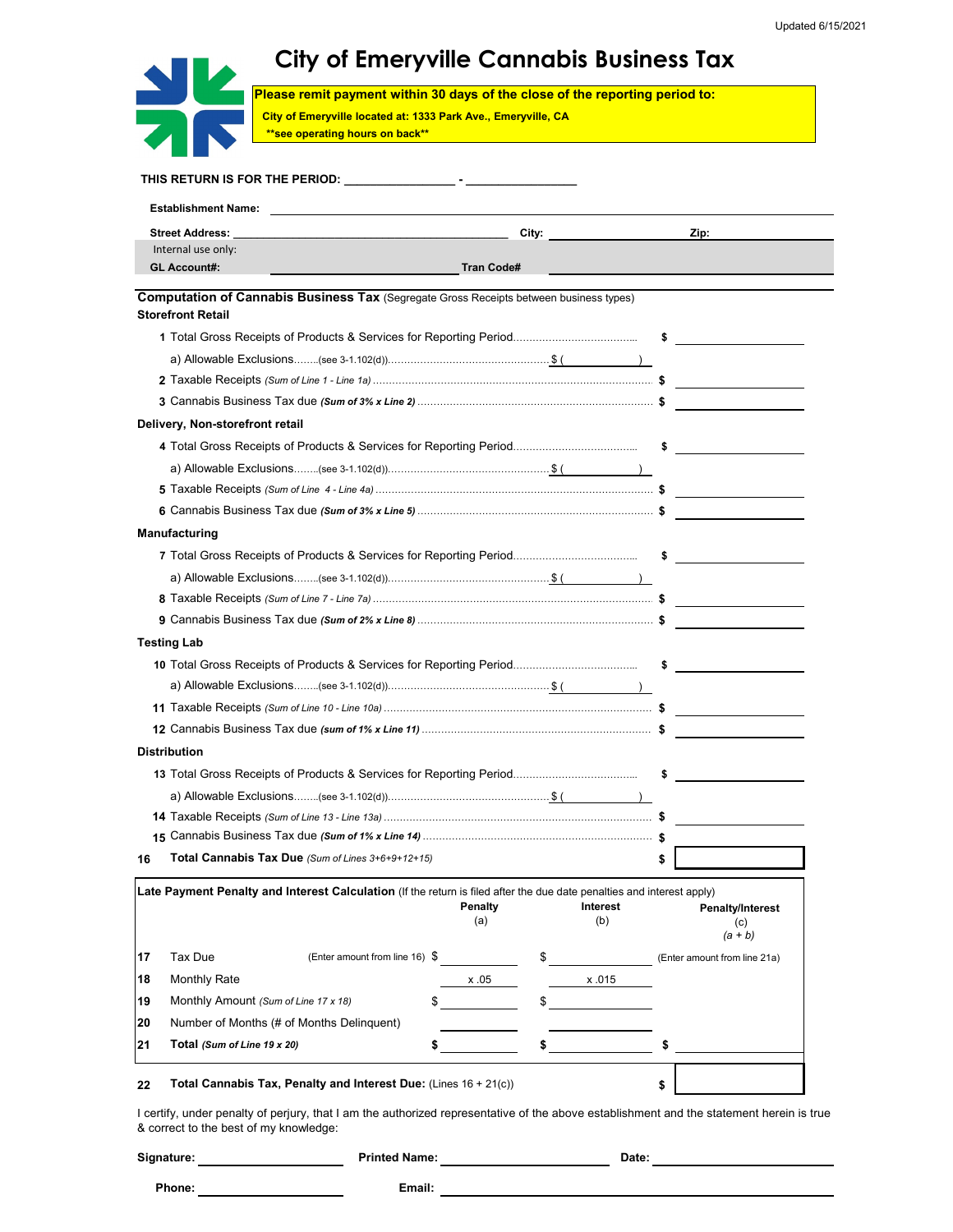## **Cash Count**

 **Business must complete cash count (A) prior to filing return - City will complete cash count (B) witnessed by the Business Representative. If a difference is noted, the city will perform a 2nd count. If the city results are the same, the business will correct cash count A and initial changes**

 **THIS RETURN IS FOR THE PERIOD: \_\_\_\_\_\_\_\_\_\_\_\_\_\_\_\_\_ - \_\_\_\_\_\_\_\_\_\_\_\_\_\_\_\_\_** 

**Establishment Name:**

**Street Address: \_\_\_\_\_\_\_\_\_\_\_\_\_\_\_\_\_\_\_\_\_\_\_\_\_\_\_\_\_\_\_\_\_\_\_\_\_\_\_\_\_\_\_\_\_\_ City: Zip:**

| <b>CASH COUNT</b><br><b>A-BUSINESS</b> |      | CASH COUNT B - Office     |              |                                                                                                                                                                                                                                |
|----------------------------------------|------|---------------------------|--------------|--------------------------------------------------------------------------------------------------------------------------------------------------------------------------------------------------------------------------------|
| Currency                               |      | Currency                  |              |                                                                                                                                                                                                                                |
| $x = 100 =$                            | 0.00 | $x = 100 =$               | 0.00         | Attach Counter Receipt Here                                                                                                                                                                                                    |
| $x = 50 =$                             | 0.00 | $x = 50 =$                | 0.00         | <b>FOR OFFICE USE ONLY:</b>                                                                                                                                                                                                    |
| $x = 20 =$                             | 0.00 | $x \quad 20 =$            | 0.00         | Received Date: _________________                                                                                                                                                                                               |
| $x = 10 =$                             | 0.00 | $x = 10 =$                | 0.00         | Amount Paid: Amount Paid:                                                                                                                                                                                                      |
| $5 =$<br><b>X</b>                      | 0.00 | $x = 5 =$                 | 0.00         | Cash Total Amt: ___________                                                                                                                                                                                                    |
| $2 =$<br><b>X</b>                      | 0.00 | $x \quad 2 =$             | 0.00         | (attach counter receipt in space above)                                                                                                                                                                                        |
| $x \neq 1 =$                           | 0.00 | $x \neq 1 =$              | 0.00         | Other form of payment \$                                                                                                                                                                                                       |
| <b>Total Currency</b>                  | 0.00 | <b>Total Currency</b>     | 0.00         | check# __________                                                                                                                                                                                                              |
| Coin                                   |      | Coin                      |              |                                                                                                                                                                                                                                |
| $x = 1.00 =$                           | 0.00 | $x = 1.00 =$              | 0.00         | 1) Office Staff<br>Verified by: Verified by:                                                                                                                                                                                   |
| $x = .50 =$                            | 0.00 | $x = .50 =$               | 0.00         | <b>Print name: Example 2008</b>                                                                                                                                                                                                |
| $x = 25 =$                             | 0.00 |                           |              | 2) Office Staff                                                                                                                                                                                                                |
| $x = 10 =$                             | 0.00 | $x = 25 =$<br>$x = .10 =$ | 0.00<br>0.00 | Verified by: Verified by:                                                                                                                                                                                                      |
|                                        |      |                           |              | Print name: New York Print name:                                                                                                                                                                                               |
| $x = 0.05 =$                           | 0.00 | $x = 0.05 =$              | 0.00         | 3) Business Rep.                                                                                                                                                                                                               |
| $x = .01 =$                            | 0.00 | $x = 01 =$                | 0.00         | Verified by: Verified by:                                                                                                                                                                                                      |
| <b>Total Coins</b>                     | 0.00 | <b>Total Coins</b>        | 0.00         | Print name: New York Street, New York Street, New York Street, New York Street, New York Street, New York Street, New York Street, New York Street, New York Street, New York Street, New York Street, New York Street, New Yo |
| <b>Grand Total</b>                     | 0.00 | <b>Grand Total</b>        | 0.00         |                                                                                                                                                                                                                                |